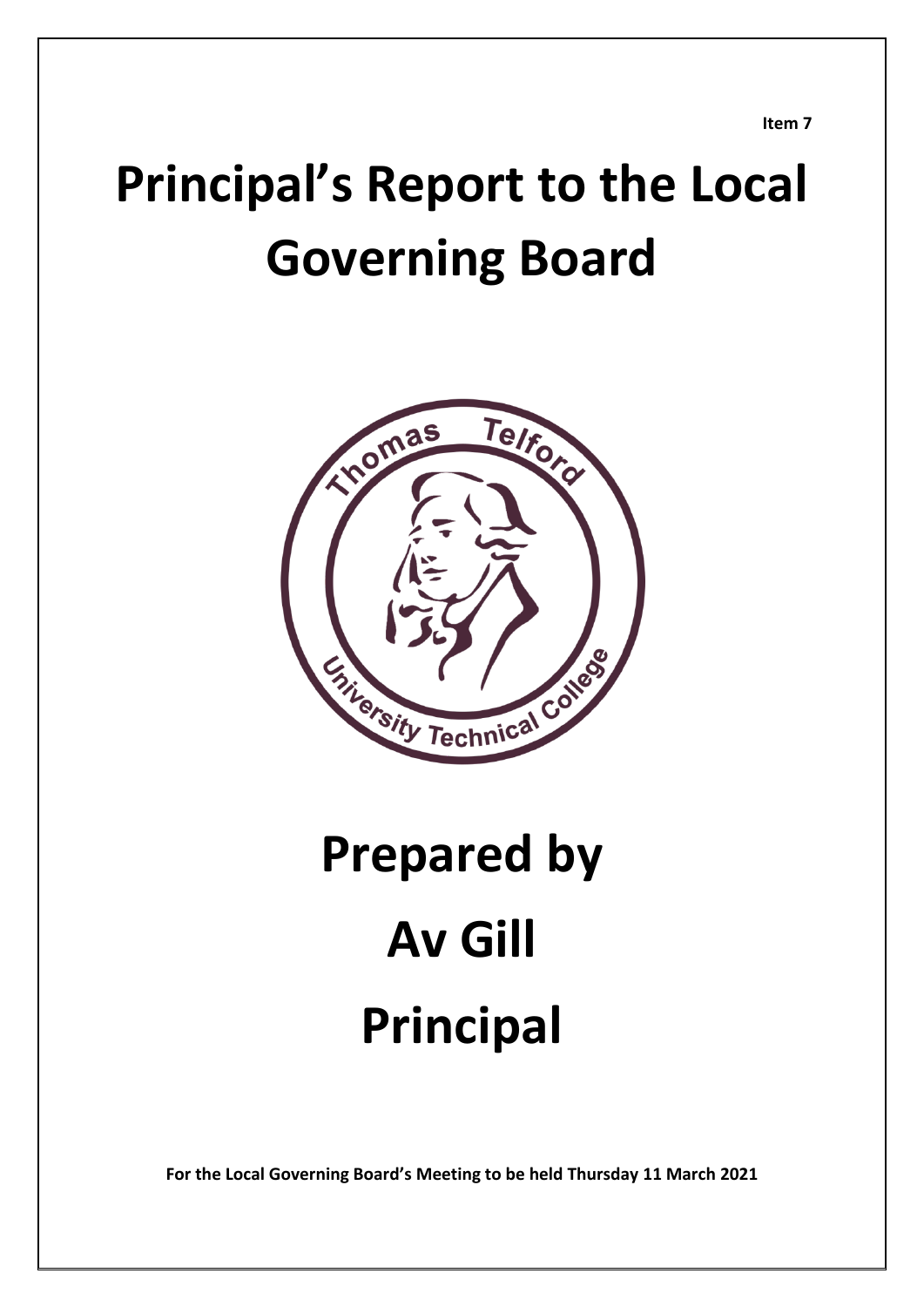# **Item 4: Matters Arising**

### **Actions for the Principal from October 2020 Local Governing Board meeting:**

(i) Review of risk assessment arrangements for staff required to shield

No employee has been required to shield.

BAME staff have had individual Risk-Assessments completed. All staff were asked to come forward if they had any concerns so they could be risk assessed, only one employee came forward and measures were implemented to address their concerns. If individual staff are required to isolate we now have systems in place where teaching can continue remotely as long as cover is in place.

(ii) Update on recruitment for the Careers provision

Laura Fletcher was appointed to the role of Director of Careers and commenced her appointment on 1<sup>st</sup> February. Having had a good field for interview we were delighted with Laura's appointment. She has completed both her Careers Leader Qualifications and the L6 Qualification in Careers advice and guidance whilst developing the role in her previous post. Most recently her previous school were awarded the Careers and Enterprise Companies Quality in Careers award. Laura has made an excellent start already and is currently working virtually with each student in Y13 and Y11, offering one to one guidance on their plans for next year.

Laura will be providing invaluable support in our work to increase the breadth of employer engagement, with important developmental work on the processes and procedures for Industry Placements, wider KS3 Careers programme and Work Experience. Laura will also contribute significantly to our development of T-Level Industry Placements.

(iii) BDT Licence Fee

The Baker Dearing Trust licence fee of £10,000 for the academic year 2020-2021 has been paid. However, we did not agree to the 5-year commitment that BDT were seeking. BDT have since asked for me to go back to our Local Governing Board to re-consider.

(iv) Review of the UTC's Business Continuity Plan

Director of Operations, Jayne Round, is adapting the UTC's Serious Incident Plan in order to incorporate procedures should we not have access to this building in case of an emergency. These plans include remote learning such as we have had during lockdown. However, some on-site provision will be required for children who are unable to work from home. Ideally, we would want all students to have access to on-site learning but we recognise that this may not be possible in the short term.

Jayne is liaising with the Major Incident and Business Continuity Manager at the University of Wolverhampton to provide accommodation for a limited number of students in the first case.

(iv) Formulation of emergency lockdown procedures

We had previously concluded that whilst our classroom doors do not lock from the inside it would be very difficult to formulate a sensible lockdown procedure. We have since investigated changing the lock mechanisms to allow doors to lock from the inside and found that it is possible. Over the course of the next month this work will be carried out and on completion an emergency lockdown policy will be written.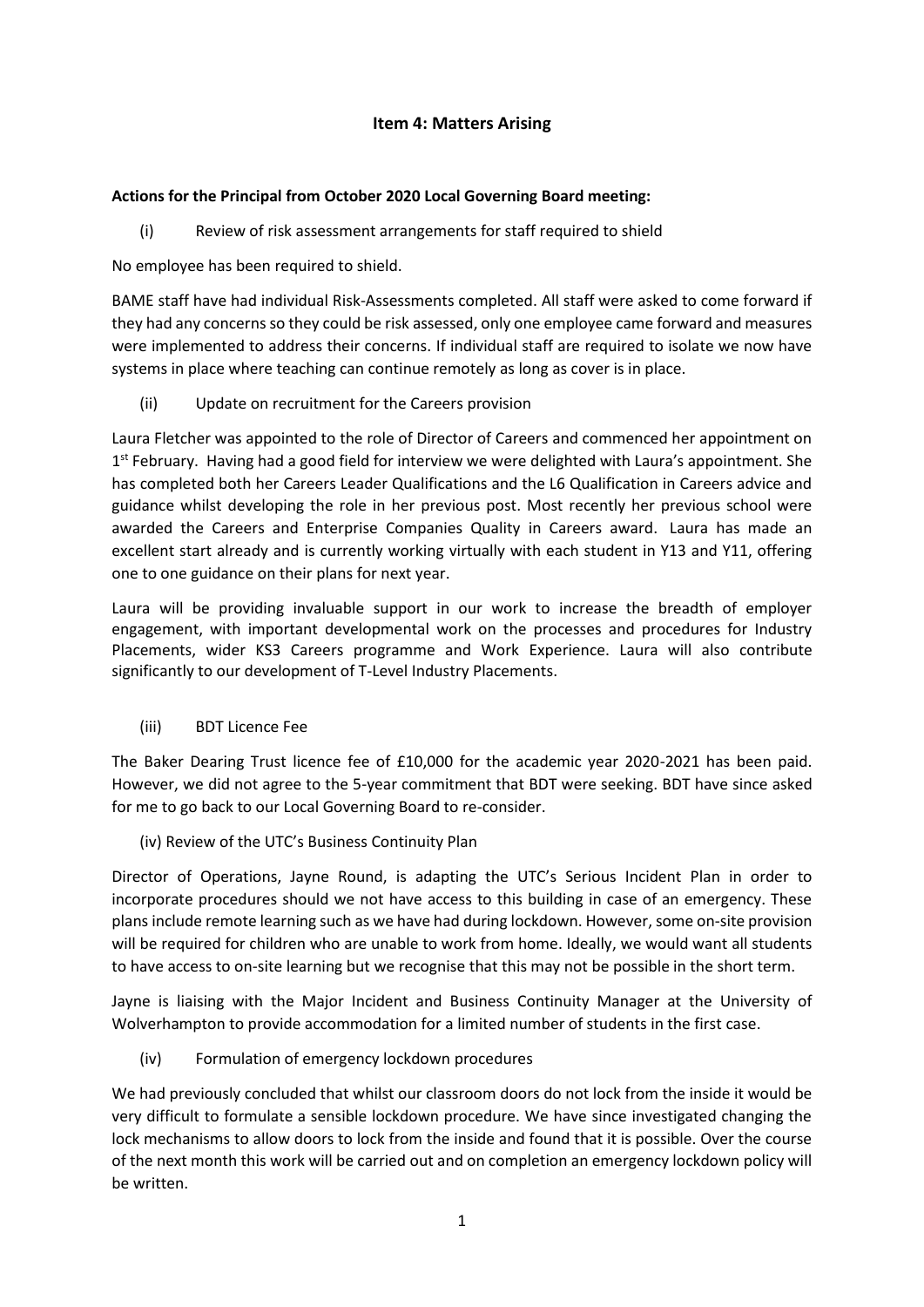# (v) Building expansion project

The application for planning for the UTC's expansion went in on 19 February 2021. There is no reason to believe that planning will be an issue as preliminary meetings have been very positive and we have full support from the University of Wolverhampton.

Good progress has been made with the new buildings required to accommodate the planned 1050 students at TTUTC. We have undertaken a series of lengthy meetings with the DfE, Morgan Sindall (the contractor), Mott Mcdonald (DfE advisors) and Associated Architects and have a site design and building layouts that we are pleased with. The process had been somewhat delayed since September, largely due the original design not providing adequate outside social space for students, but this has now been resolved with a separate sports block away from the new teaching block. Drawings have been shared with governors.

We have always recognised this to be a very tight site, but with creativity many of the issues have been overcome. There was always going to be limited parking onsite and this is still the case.

We have learned much over recent weeks, not least that the DfE will spend as little as possible on providing new school accommodation. As a consequence, there are a number of items that we feel are essential that we are likely to have to fund ourselves and over the coming months we will have better idea to the extent of these costs. For example, the DfE specification does not include the provision of floodlighting for the All-Weather Pitch which would make use for extra-curricular activities impossible. The ICT and FF&E contracts are unlikely to meet all of our requirements but will ensure that all the necessary infrastructure is in place to ensure capacity can be improved in the future.

We are currently engaging in a series of Contractor Proposal Meetings which involve discussions around room layouts, fixtures, fittings, equipment (FFE), finishes and ICT as well as the overall schedule for the programme of works.

# (vi) Utilisation of university accommodation

Use of the University of Wolverhampton atrium at the front of building for lunch times (2 x 20 mins) for July and September has been agreed. This will be for when the contractor arrives on site as this will take the UTC's MUGA out of commission.

We had conversations about using the ECMS building for exams though we are not likely to require this space now that normal exams are not taking place. The University has also offered us a room for the academic year 2021-22 to teach a class of T-level students on Wulfruna Street. This offer, though appreciated, was declined due to distance.

The contractor has had conversations with the university about offering the UTC limited parking on their site during the build. Further conversations will be required to ensure a sufficient number of parking spaces are offered.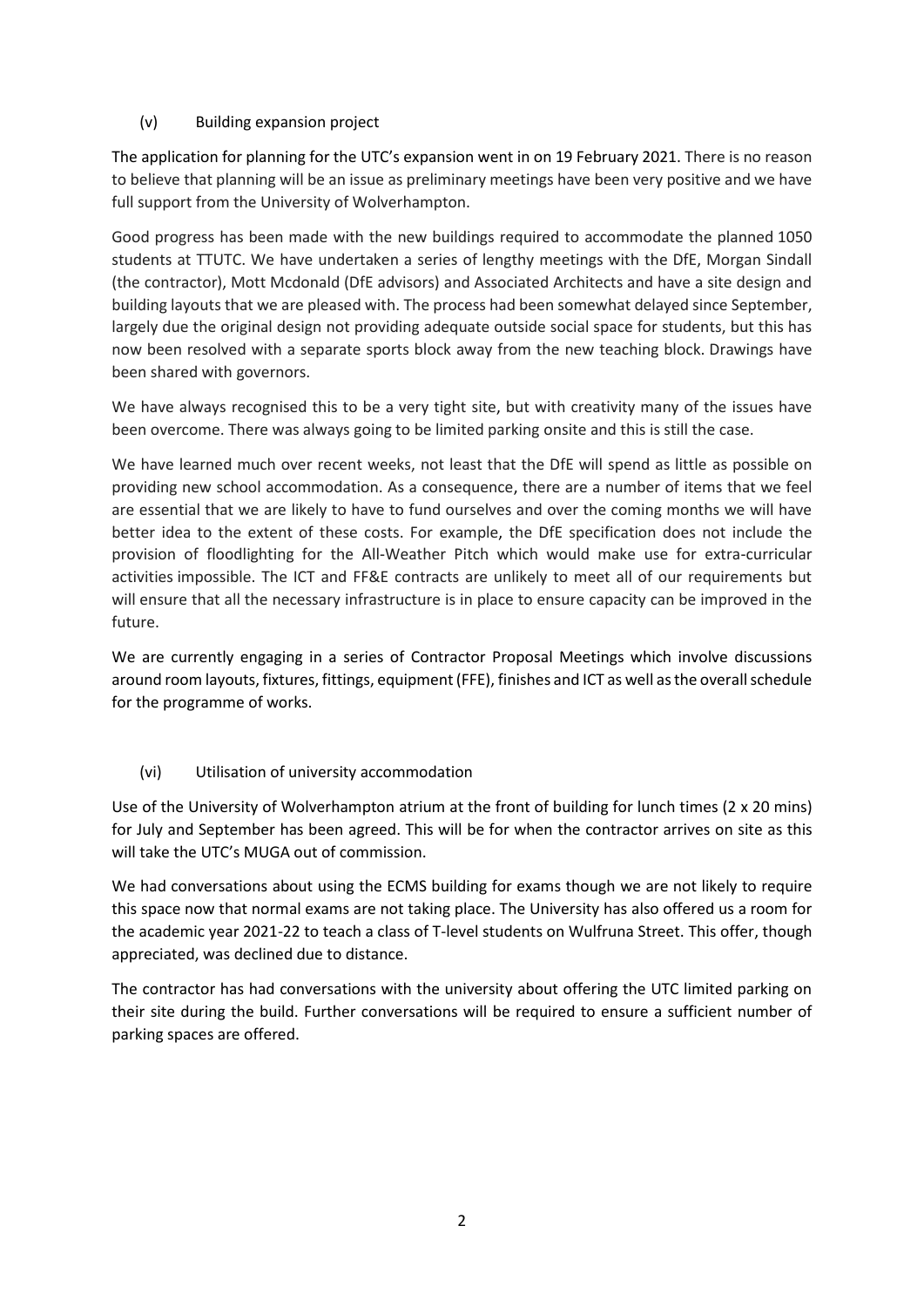#### **Introduction**

When governors met in October 2020 we all hoped that we were through the worst of everything the pandemic could throw at us. This wasn't the case and we have since entered another lockdown though we were recently provided with a roadmap on a return to school for all students from the week commencing 8 March.

At times like this it is always worth focussing on the positives of which there are many. Throughout the first term the enthusiasm of our new Year 7 cohort was infectious and each day at the UTC was marked by students making progress, high standards of conduct and a fantastic work ethic. Though groups of students were regularly being asked to self-isolate attendance at the UTC remained high. Very few teachers were required to isolate but when they did we had plans in place to ensure that effective learning continued.

I am also proud of our response to the increase in student anxiety, that has been felt by students across the country, through Personal Tutors making weekly welfare calls, the UTC offering counselling where necessary and our whole-school approach to Wellbeing Wednesday, more on this later in this report.

We continue to make good progress in preparation for the 2021-22 academic year with high numbers applying for Year 7 and planning permission has now been submitted for our school expansion.

The UTC continues to work effectively with the Thomas Telford Multi Academy Trust (TTMAT) which proves to be a fantastic source of collaboration on items such as the building expansion project, remote learning, lateral flow testing, the return to school and catch-up, budget management and planning for future IT infrastructure. I have included the minutes of the most recent TTMAT Heads Collaboration -see Appendix A.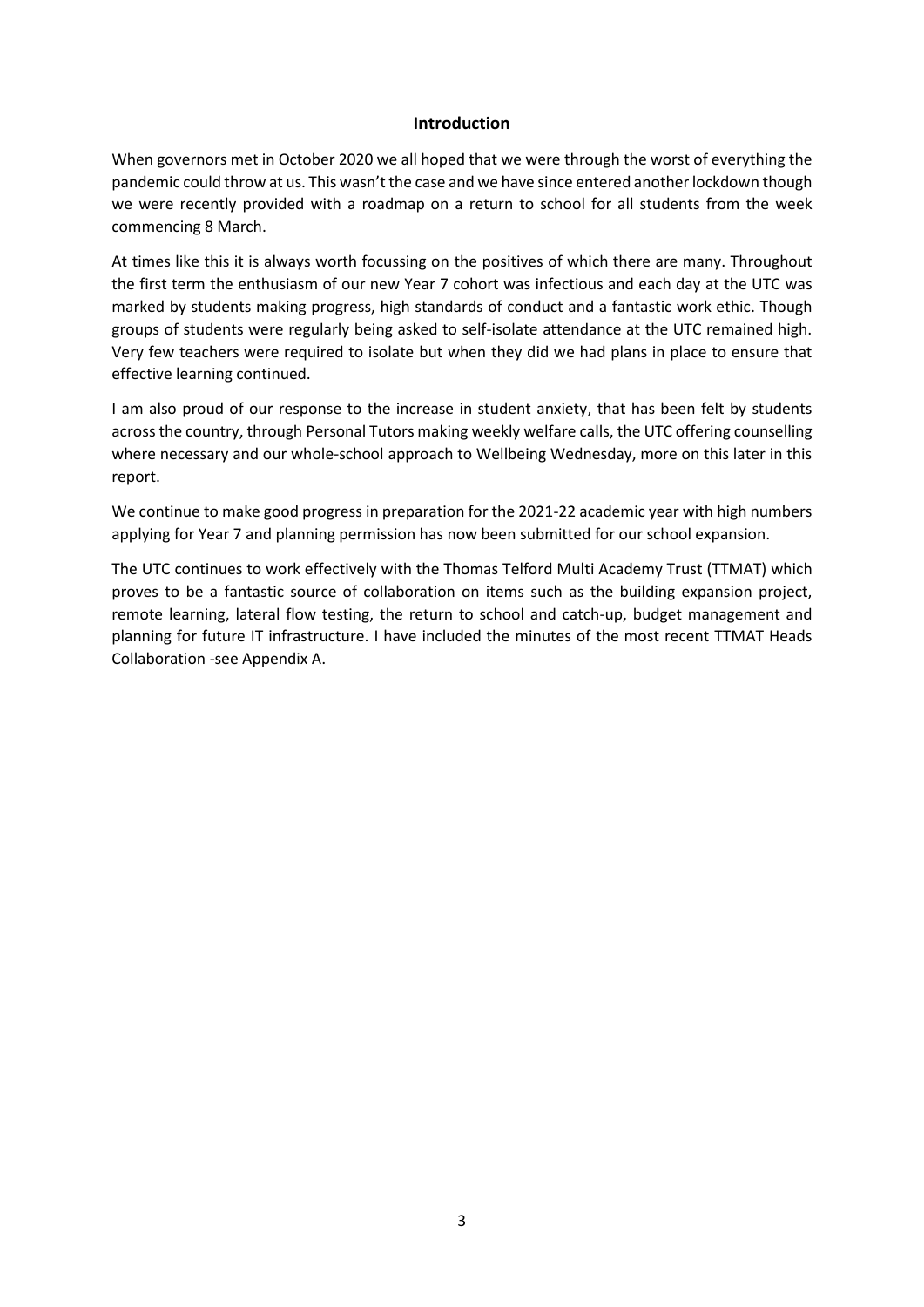# **COVID-19 related matters**

#### **Lateral Flow Testing**

Lateral Flow Testing (LFT) at the UTC has been in place since Christmas. The original goal of LFT was to reduce the numbers of students who are required to isolate. This strategy has since changed and the focus is now on allowing students to return to school and for staff who test positive to isolate.

The process of testing has been set up in a science laboratory and 9 members of our support staff have been trained on various roles. We have set up 3 bays but are currently utilising 1 bay with 4 members of staff and find that we can administer 10 tests in one hour which has allowed all students who are on site to have been tested twice in total as recommended and staff who are on site are tested twice every week. The bottleneck appears to be with registering students which is quite time consuming.

We were recently visited by the school nurse service to carry out a quality assurance of our LFT and they were very happy with our approach.

On the return to school of all students we will be expected to initially test all students three times and will continue to test all staff twice every week. I believe that we would need more than one full school week to complete the process of testing all students 3 times.

#### **Remote learning & catch up arrangements**

I am confident that the online learning offer we have made to all students is of a high quality with plenty of live teaching, feedback and support. We are in the process of carrying out quality assurance lesson observations of online learning. During my own observations of the students who are on site I have seen them become more independent learners than they were previously and more confident in the use of Information Technology.

In the current circumstances it has not been impossible to incorporate any kind of catch-up with students. Students will certainly have fallen behind but I believe that careful thought should be given to the timing of increasing their academic offer beyond the norm. The first step should be to go back to the kind of offer we had pre-Covid which includes a provision for intervention and an extended school day.

#### **Student matters including, onsite provision, attendance & wellbeing**

During the national lockdown the UTC has remained open throughout, welcoming in the region of 30 students each day who are either children of Key Workers or Vulnerable Children.

A rota of non-teaching staff is in place to ensure students are supervised and that the Y7 students are socially distanced from the Y10-12 bubble. Each student is allocated a computer and headphones so access to online learning is achieved. In addition, a member of SLT is identified as the on-site lead and a member of the safeguarding team is present. There has also been a presence of first aid staff on site at all times. This is to ensure the wellbeing of the students is prioritised.

When providing on-line learning teachers are encouraged to follow the planned curriculum where possible and to also to follow their normal timetable. In addition to this, daily personal tutor sessions of 20 minutes are provided and tutors are also encouraged to talk to parents in order to discuss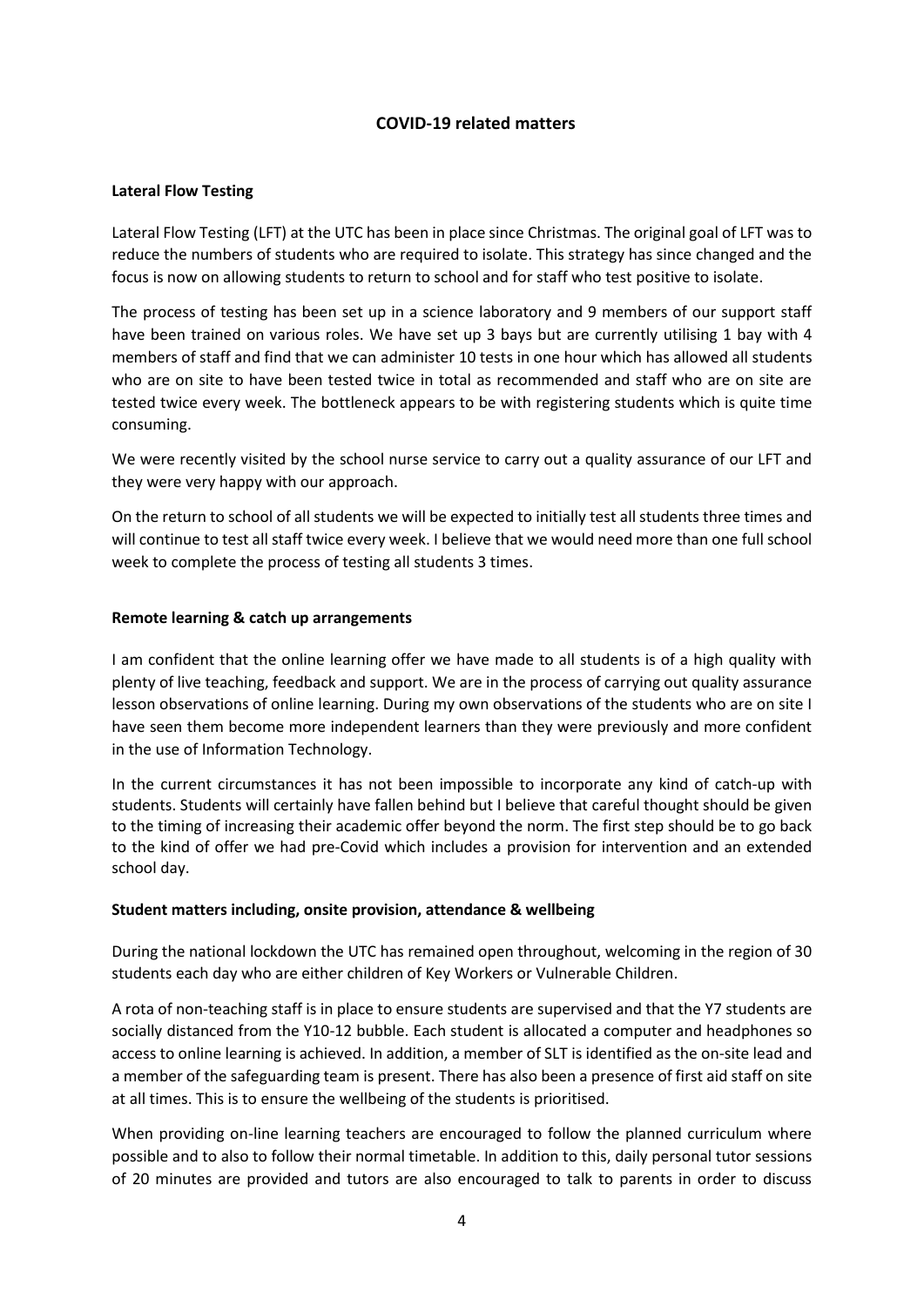progress and carry out welfare checks. Any students working from home who were flagged up to our safeguarding lead then receive follow up calls and targeted welfare support where needed.

Non-attendance is followed up with the usual procedure and absence levels have been low. The numbers on site have gradually increased. As we started to investigate why particular students were not engaging with on-line learning we often found this was linked to high levels of anxiety and therefore invited these students to attend the UTC. Students who were unable to engage with online learning due to IT access issues were prioritised for laptop and/or broadband dongle allocation.

Students attending school have been asked for their views on their time in school during this half term lockdown period. We used the OFSTED student view survey. The key findings of the summary survey are as follows:

- *98% of the students on site agreed that they had enjoyed being in school this half term.*
- *Virtually all of the students on site this half term agreed that there is an adult in school they can talk to if something was worrying them. Only 3 students disagreed and this will be followed up with the individual students by the Welfare Lead.*
- *Of the 29 students who completed the survey, only 3 disagreed that the behaviour of other pupils in school is good, however, all students agreed that staff are good at resolving the poor behavior.*
- *The majority of the students who completed the survey stated that bullying doesn't happen at school with all the remaining students saying that if it does happen, teachers are good at resolving it.*
- *All students stated that they feel safe at school.*
- *All but three of students completing the survey agreed that school has encouraged them to look after their emotional and mental health this half term. The 3 neither agreed or disagreed.*

To support our students and staff wellbeing during this difficult time, Wellbeing Wednesday took place on 10<sup>th</sup> February to encourage all to take a break from the screen and take time out to connect with themselves and their family. A range of suggested wellbeing activities were provided to homeschooling students and encouraged to share their experiences through pictures sent to the Welfare Lead. In school, all of the attending students engaged with a day of activities alongside staff. Staff and students were very appreciative of the day with lots of positive feedback:

- "I'd like to say thank you so much for considering a break for us students as this was a break much needed. Doing something other than school work and on the computer helped me feel relaxed…" – Year 10 student
- "I'd like to thank you all, especially Mr Gill for supporting us students in this difficult time and caring for our studies and wellbeing at the same time." – Year 10 student
- "Thanks again for encouraging us to have a day away from our screens, it was just what we needed." -Year 7 parent
- "…thank you for all your thought, time and effort." UTC staff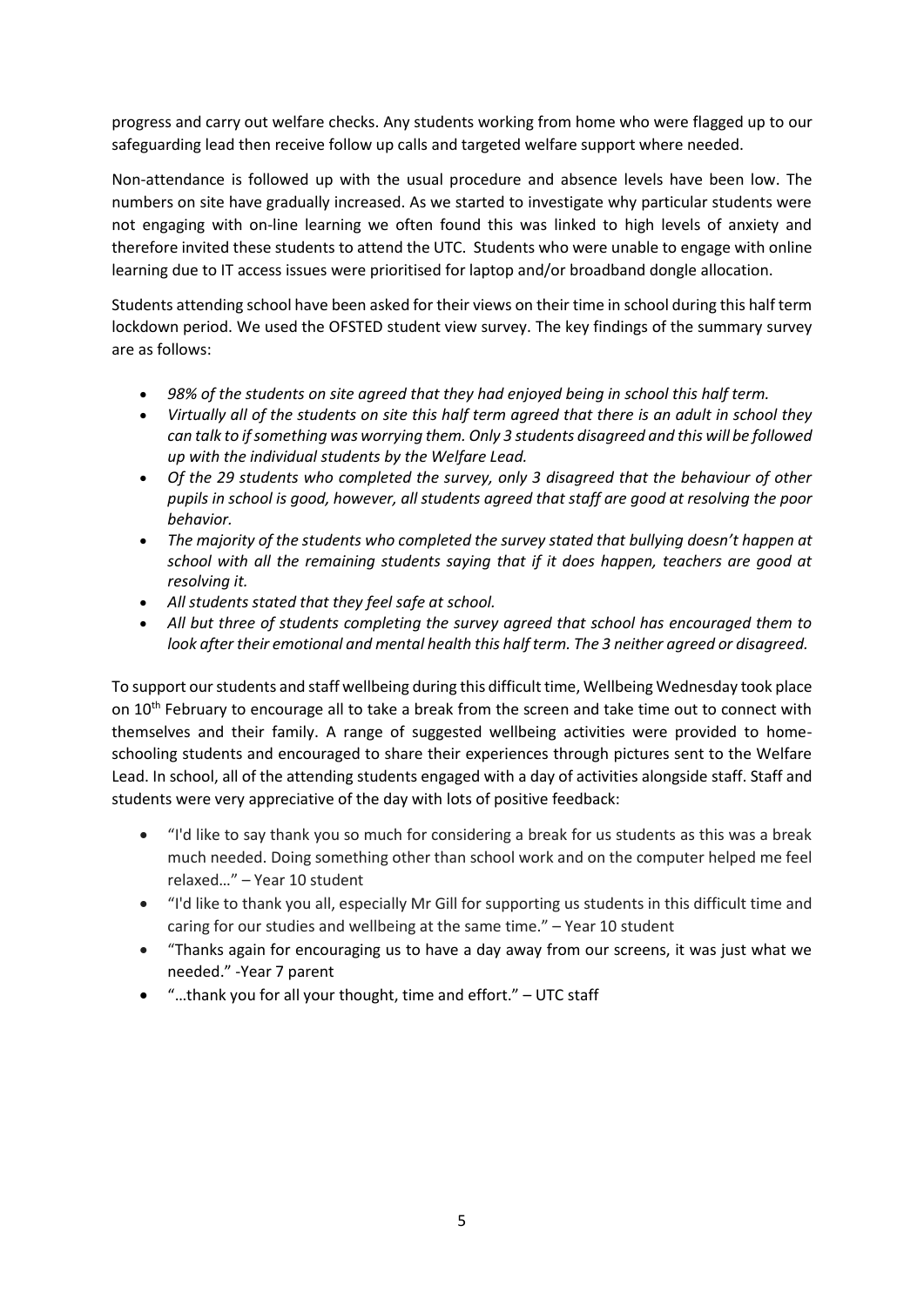### **2020-2021 teacher assessment process & current predictions**

The government went out to consultation for the mechanism on deciding on final GCSE and A-level and BTEC grades during January 2021. We have not yet a decision on this though we do know that normal examinations will not take place and there has been talk of teacher assessments being used.

See Appendix B for a detailed breakdown of predicted outcomes.

# **Staff morale & wellbeing**

Staff morale has remained as high as can be expected in the circumstances. This has been bolstered by messages of support and thanks from myself, governors and our parent body. Teaching staff have on the whole worked from home with students who are on site being managed by support staff.

Staff were invited to join our approach to Wellbeing Wednesday on 10 February which they appreciated. This was a day when we all agreed to stay off our screens and to not teach the normal curriculum but instead focus on our mental health through appropriate well-being activities.

#### **Governor metrics**

See Appendix C

**Staffing -** Since October we have appointed a part-time Finance Assistant and Director of Careers. We have also replaced our part-time Science Technician and Conduct Leader.

We currently have vacancies for 8 teaching staff ready for September 2021 and are in the process of conducting interviews. We will also lean on Thomas Telford School to provide some teaching in PE and Humanities.

We will also be advertising for 2 Teaching Assistants later in the year in order to appoint for a September start date.

**Fire Alarms** – Due to COVID restrictions it was decided not to hold a fire drill but to have 2 walk throughs with the 2 bubbles from Key Stage 3 and Key Stage 4/5. The walk throughs were held and it was clearly explained what the UTC's expectations were.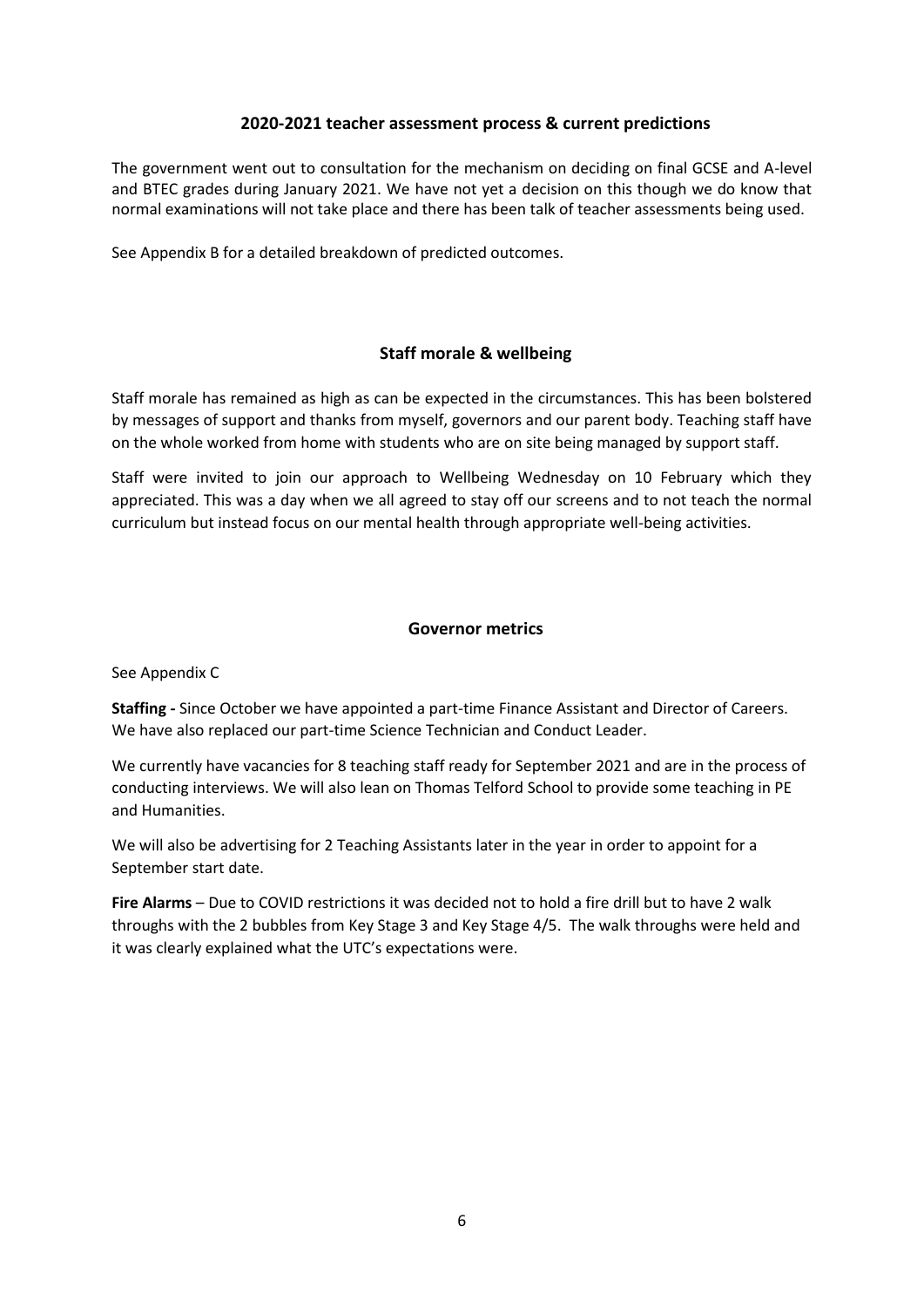# **Careers provision**

All Year 11 and 13 are engaging in individual careers interviews with our new Director of Careers. A significant number of Year 11s have applied to our Sixth form and 85% of Year 13 have gone through the UCAS process. However, for many of these students this is not their preferred choice of destination with many still seeking apprenticeships. The Director of Careers is supporting applications with a number of students now going through the application and interview process for these roles.

Schools will be required to meet the Gatsby benchmark for careers from September 2021. The UTC is confident of meeting all criteria once schools return to normal activity. See Appendix D.

We are continuing to work alongside employers to run events wherever possible remotely. Since January we have had a number of external guest lectures within the specialist curriculum, one of which led to a direct offer of Industry Placement to one of our Y11 students. Events have included guest lectures on Project Planning by BAM, Tendering and Estimating by Lovell, Pre-Construction Phase work by St. Modwen, BIM by BAM.

All Year 11 and 13 received a workshop timetable for Apprenticeship week. We have also offered students a number of Virtual Work Experience opportunities through Speakers for Schools and a number of students have taken this up during February half-term.

We have the following plans in place for offering careers provision to our students once all students return to school:

- Our first TTUTC Newsletter to go out to students, Parents, and employers in March
- Careers in the curriculum A careers badge has been designed for teachers to use in lessons and for students to recognise when careers is being spoken about. Display in classroom, which jobs relate to Math's etc.
- We have a Virtual Work Experience offer being developed by St.Modwen Homes with Speakers For Schools planned for March/April time.
- Tutors will create a display of their students' future aspirations
- Mock interviews planned for National Careers week which will complement guest lectures, resources and site visits as well as: Y7 – Why University? And Which Career? create a mood board of their aspirations, different jobs to be circulated each day. Y10/11/12/13 – Careers Fayre and Careers Story, Virtual Work Experience and Y12 – UCAS Statements, Student Finance and Apprenticeship information events.
- The Unifrog platform (funded for 1 year by Aspire to HE) has been a valuable tool for the students in terms of course information and a single source of apprenticeship opportunities. It has been valuable to the team in preparing UCAS applications. We would like to consider the funding needed to keep this into the future.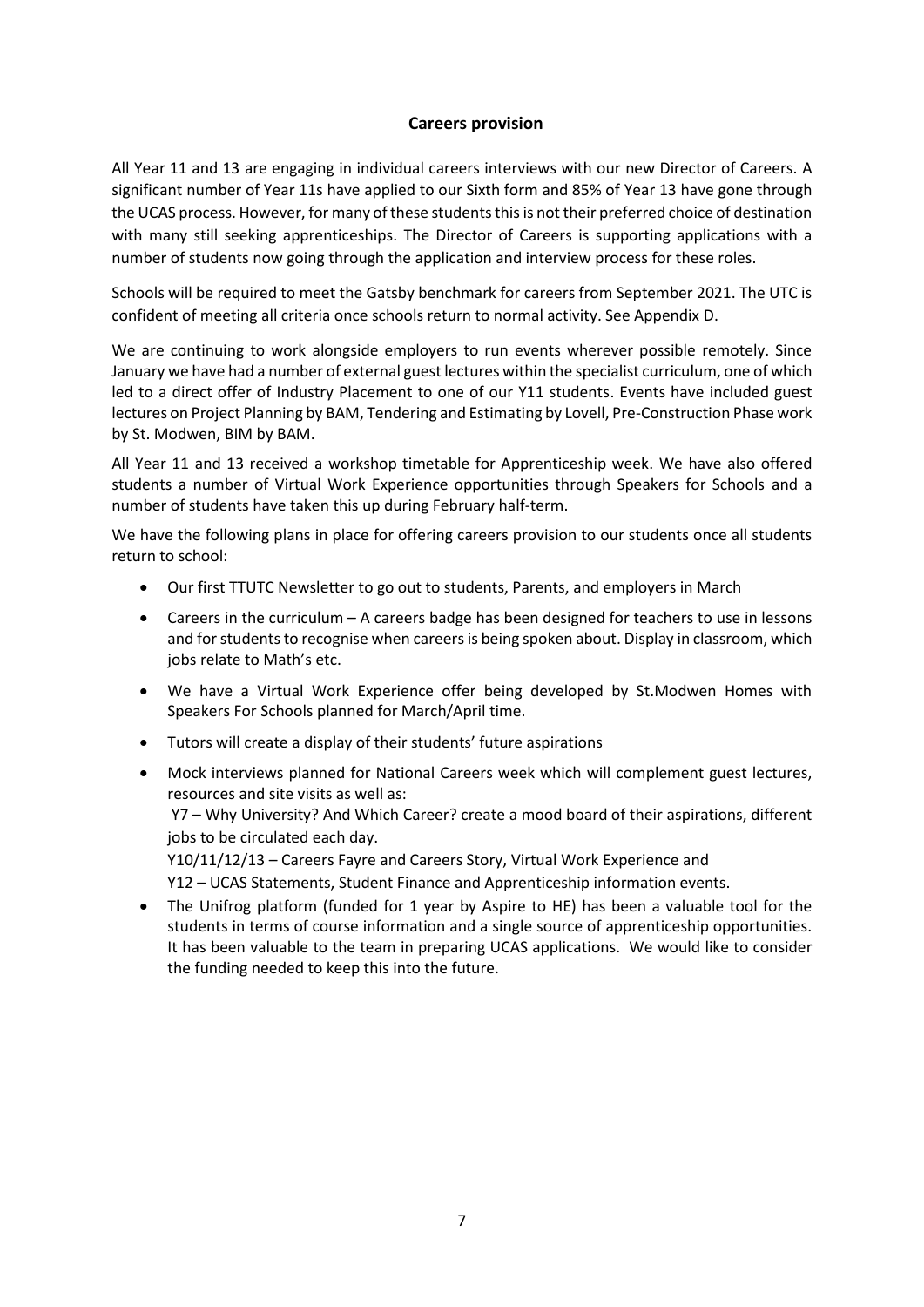#### **Employer engagement**

We are very grateful to our Employer group for their continued commitment and willingness to adapt to accommodate the challenges we all face. Employer engagement continues to be strong and relationships are now mature with many employers benefitting from the talent pipeline we have created. We also continue to welcome new members to our Employer Group on a regular basis, with most recent additions including Keon Homes and renewed commitment from Wilmott Dixon who have provided us with an Enterprise Advisor as part of our work with the Careers Hub.

We have several alumni now working and studying with partner companies and within our current Y13 cohort, there is again strong appetite for an apprenticeship route. The impact of the employer engagement programme is also, I believe reflected in the significant fact that our Y13 students intend to pursue their future careers either through University or an Apprenticeship route within the Construction or IT sectors. We have been delighted, despite COVID19 restrictions to work with a range of employers remotely, including two virtual work experience weeks (the most recent with St.Modwen Homes), careers guidance events and guest lectures. Indeed, one of our recent alumni joined Y13 and then Y11 for an assembly about their start with Overbury; a significant number from last year's Y13 have again made contact to ask for copies of our teaching materials to share with their peers at University, as well as coming into the UTC to visit staff and thank them.

We have also received outstanding feedback from Dan Bridgewater, Partner at Baily Garner, who took on two of our Y13 students as degree trainee/apprentice: "We held a recruitment day which involved 28 applicants, 8 of which were invited from the UTC and offered 3 opportunities. One went to an older applicant with a number of years of experience in Construction, the other two went to UTC students. [...] The students from the UTC are simply a cut above what we see from elsewhere. [...] We will be running recruitment events again next year and wish to be able to directly invite all Y13 UTC students to apply.'

Summer 2020 was a disappointing time for those aspiring to apprenticeships as many opportunities were cancelled as employers reeled from the shock of lockdown on their business and current apprentices. A small number of students joined the UTC for a Y14 offer which consists of an additional BTEC qualification and an Industry Placement (CDF Placements) with one of our employers. Despite COVID19, we managed to achieve 4 placements.

It is also of note that Employers and University staff have supported with CPD where teaching expertise in the UTC needed development. As we move to deliver T-Levels, this model of CPD will be very useful, if not essential to our ongoing success. Where a unit of work is supported like this, we ensure that the University and/or Employer logos are included on all teaching materials in recognition and to ensure students perceive these connections.

An update of current provision is provided in Appendix E, using the success criteria suggested by Baker Dearing Trust, this exemplifies the extent of our programme developed to a continuous journey across the 4 years of study with us. On average a student at the UTC will have 32 opportunities a year to engage with employers or University staff, in this 'not' average year we have managed to maintain many of these remotely.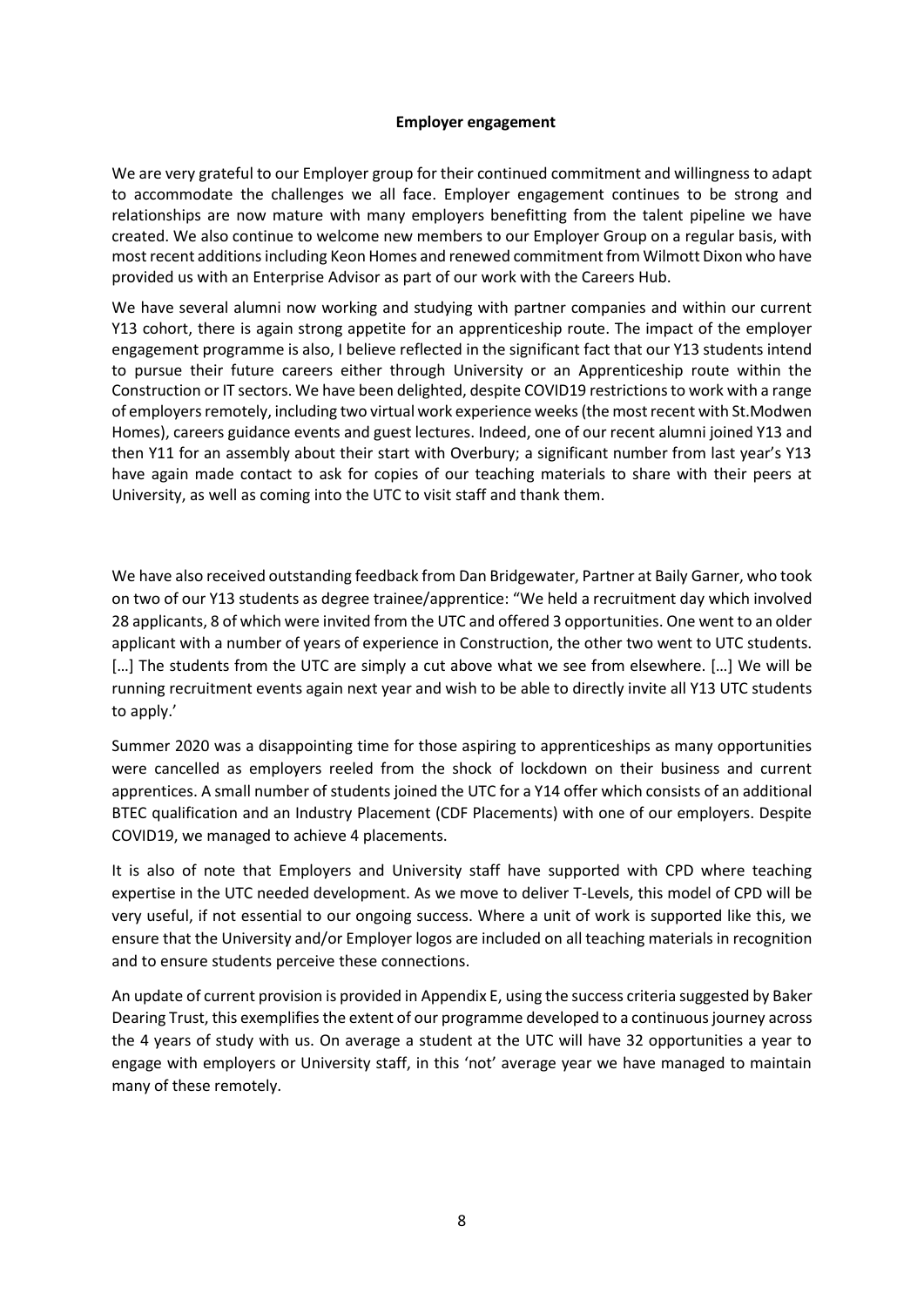#### **2021 Admissions update including T-Levels**

We had 728 students apply for a place into Year 7 which is slightly down on last year but a higher proportion attended testing. Numbers applying for Year 10 and Year 12 are up when comparing to the same time last year. This is pleasing as we have not been able to engage in the normal marketing campaigns. Visiting other schools has previously been the most successful method of student recruitment and this has not been possible this academic year. We have run a number of Facebook campaigns including one for T-levels recruitment.

Work has started on planning Induction Days for new students in the summer term and we are hopeful that we will be allowed to invite whole year groups on site together.

Current recruitment for T-Levels is steady. We have received 7 applications so far, 5 of which are suitable and have been progressed to the next stage. With a team of employers, 4 of those have so far been interviewed. The interviews were a tremendous success and the students performed admirably. We have 11 confirmed T-level placement offers from employers.

# **Safeguarding matters including, vulnerable children and the current status of DBS checks & child protection training**

4 new staff have started at the UTC since the academic year began. These have all received appropriate safeguarding training and introduced to the CPOMS reporting system.

The visiting counsellor is deployed effectively by the DSL and has maintained contact during lockdown with students he was supporting pre-Christmas break (see below). The UTC operates clear and open systems to enable students' timely access to key support, advice and guidance around all safeguarding issues and this has continued during lockdown. PT's have been contacting their groups on a regular fortnightly basis and refer any welfare concerns to the DSL and Heads of Year. Operation Encompass notifications have continued and there has been a slight increase on last term. There was an update to KCSiE in January. The School Safeguarding policy and Addendum to Policy in response to COVID-19 have both been altered to reflect these changes and the Principal and Chair of Governors approved them. Policies have been changed on the website.

The SCR (single central register) is up to date with all new staff included. The DSL and Principal conduct an audit of this every term. DSL and our director of Operations have completed a triangulation of staff records and the SCR. No issues arose.

LA Schools Safeguarding Officer visited to carry out the first interim audit. All previous actions had been completed and actions from this visit are complete. Chair of Governors was present for this visit.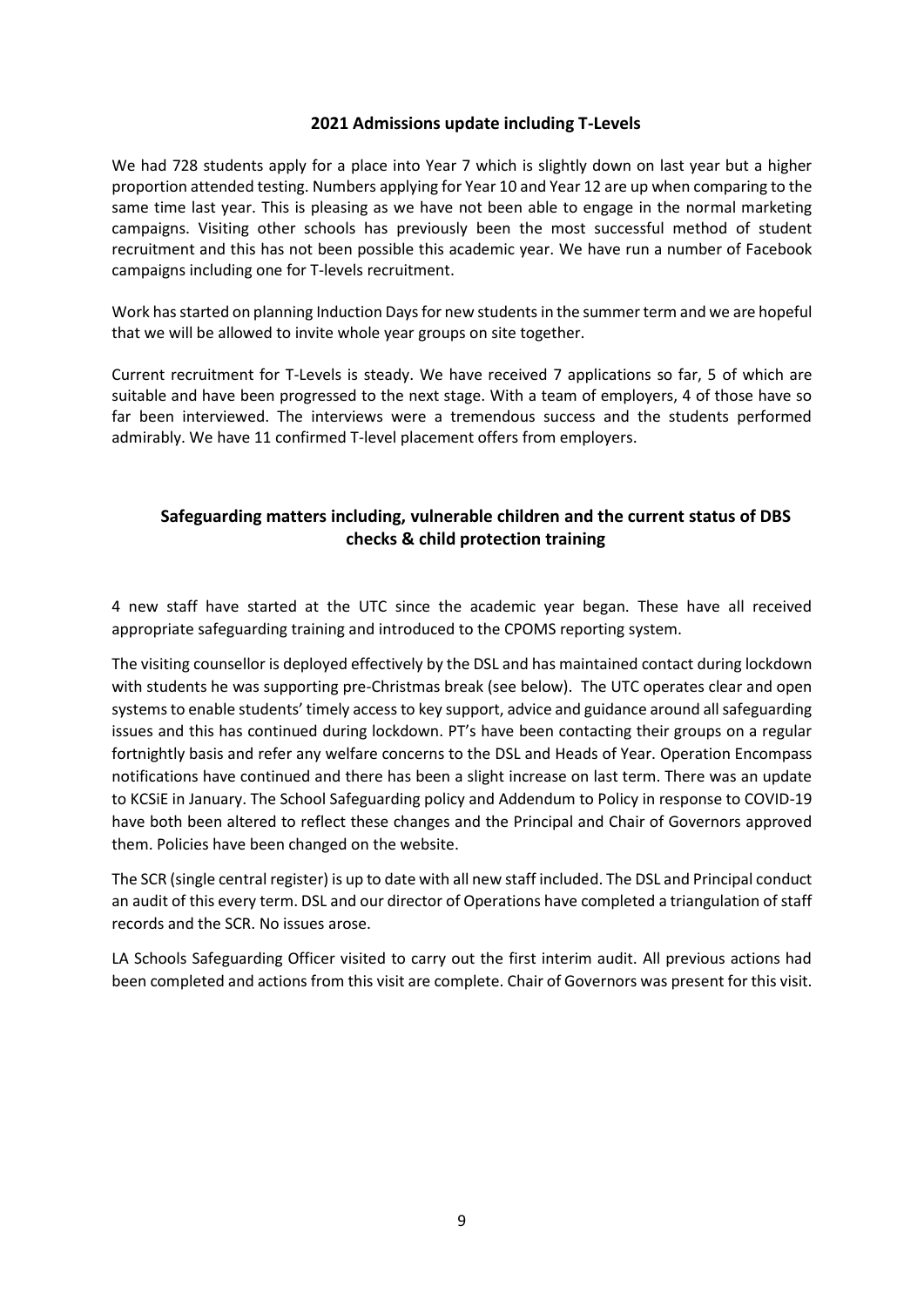#### **Counselling Analysis September 2020 – 08 February 2021**

This academic year has started with an increased number of students receiving counselling support:

Provision has been made to support students via online platforms and telephone (utilising appropriate confidentiality and ethical approach) with the advent of this lockdown which has proved useful for some students but still has difficulties of access and confidentiality for some students due to home conditions, including the perception of online counselling compared to face to face. Where it has been used as a supporting option however it has worked well.

The counsellor providing support is trained for general support but also has specialist training in loss, grief and bereavement as well as being a qualified online practitioner.

# **Health & Safety report**

Peninsula carried out a Health & safety check in August 2020 and this was their final visit -see Appendix F. The focus was mostly on the measures we had put in place re COVID and was also a follow-up to the full Health & safety check carried out in May 2019. There were 2 recommendations which were followed up. All issues highlighted in May 2019 have been addressed (report is available on request).

We no longer use Peninsula for HR. A part of the contract with Peninsula included H&S checks. This will now need to be considered moving forward.

| Item                          | <b>Supplier</b>                             | <b>Frequency</b> | <b>Comments</b>                               |
|-------------------------------|---------------------------------------------|------------------|-----------------------------------------------|
| Lift                          | Otis                                        | Quarterly        | Contract in place                             |
| Fire extinguishers<br>$(30+)$ | <b>Diamond Fire</b>                         | Annual           | Contract in place                             |
| Fire Alarm                    | Alarm & Vision                              | Every 6 months   | Contract in place                             |
| Air Con                       | <b>Bromyard Building</b><br><b>Services</b> | Annual           | Contract in place                             |
| Air Handling system           | <b>VES</b>                                  | Annual           | Contract in place                             |
| Scissor lift                  | Speedy Hire PLC                             | Annual           | Contract in place                             |
| DT equipment                  | <b>WSM</b>                                  | Annual           | Contract in place                             |
| <b>BMS</b>                    | <b>AES</b>                                  | Annual           | Contract in place                             |
| Intruder Alarm                | Alarm & Vision                              | Every 6 months   | Contract in place                             |
| <b>Emergency Lighting</b>     | Alarm & Vision                              | Every 6 months   | Contract in place                             |
| Gas systems                   | <b>Bromyard Building</b><br><b>Services</b> | Annual           | Contract in place                             |
| <b>Electrical Systems</b>     | <b>Bromyard Building</b><br><b>Services</b> |                  | Due Nov when<br>building will be 5 yrs<br>old |
| Water systems                 | Aston Environmental                         | monthly          | Contract in place                             |

As well as the annual full Health & Safety check we have the following checks in place:

In addition to this the site manager performs weekly checks on the call points, fire doors, emergency lighting and monitors water temperatures.

Issues:

• Potholes on the staff car park. The Site team will be filling these in early March.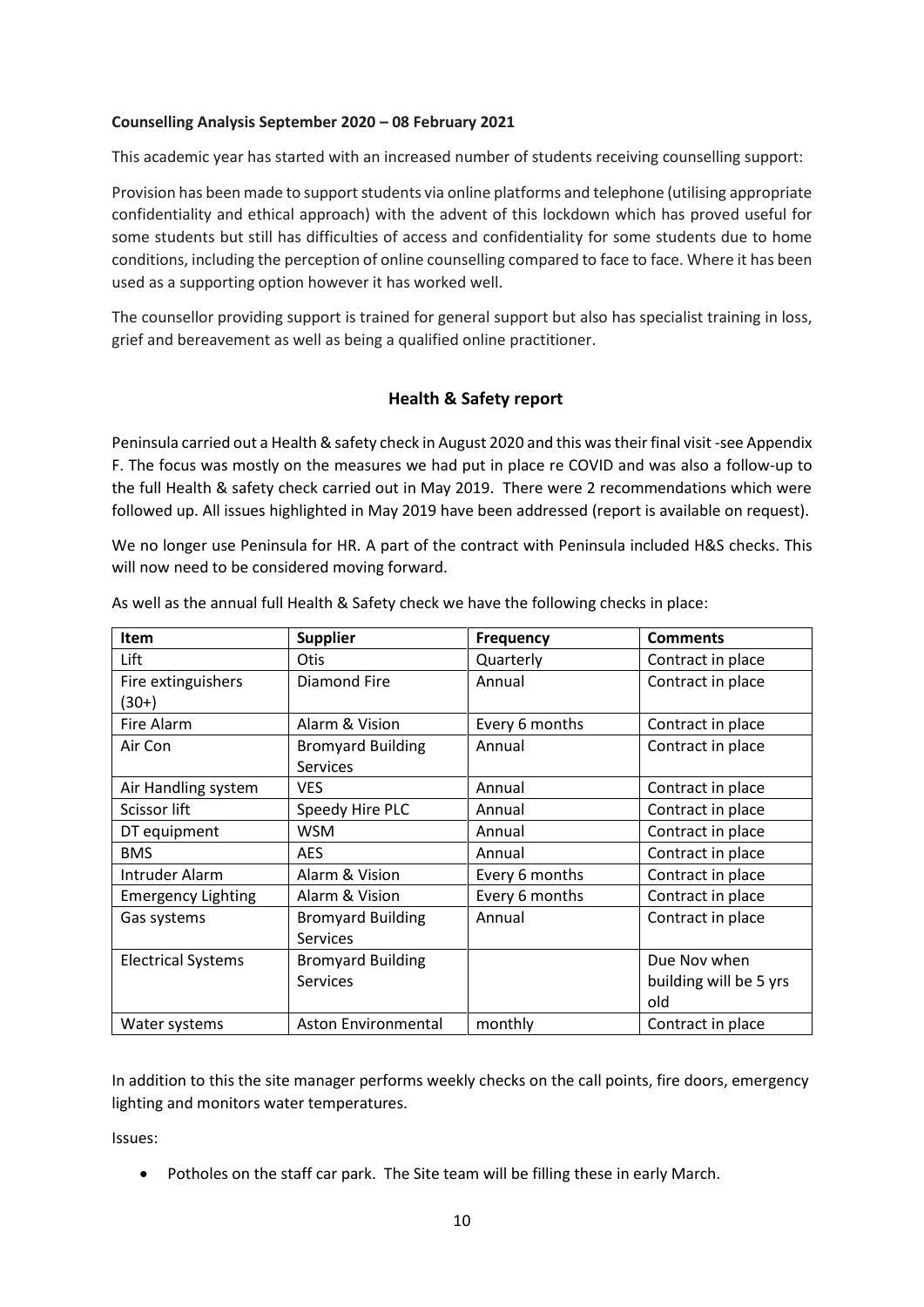• Road markings or a warning sign needed for staff as they leave the UTC car park due to university construction traffic now using the access road.

#### **Building update**

A section of the rendering to the rear of the building is turning green with algae while other sections remain clear. This will be remedied by our site manager in early March.

Water remediation works – we still have an unresolved issue with the vinyl.

**End of Principal's Report to the Local Governing Board. Summary of Annexes Overleaf**